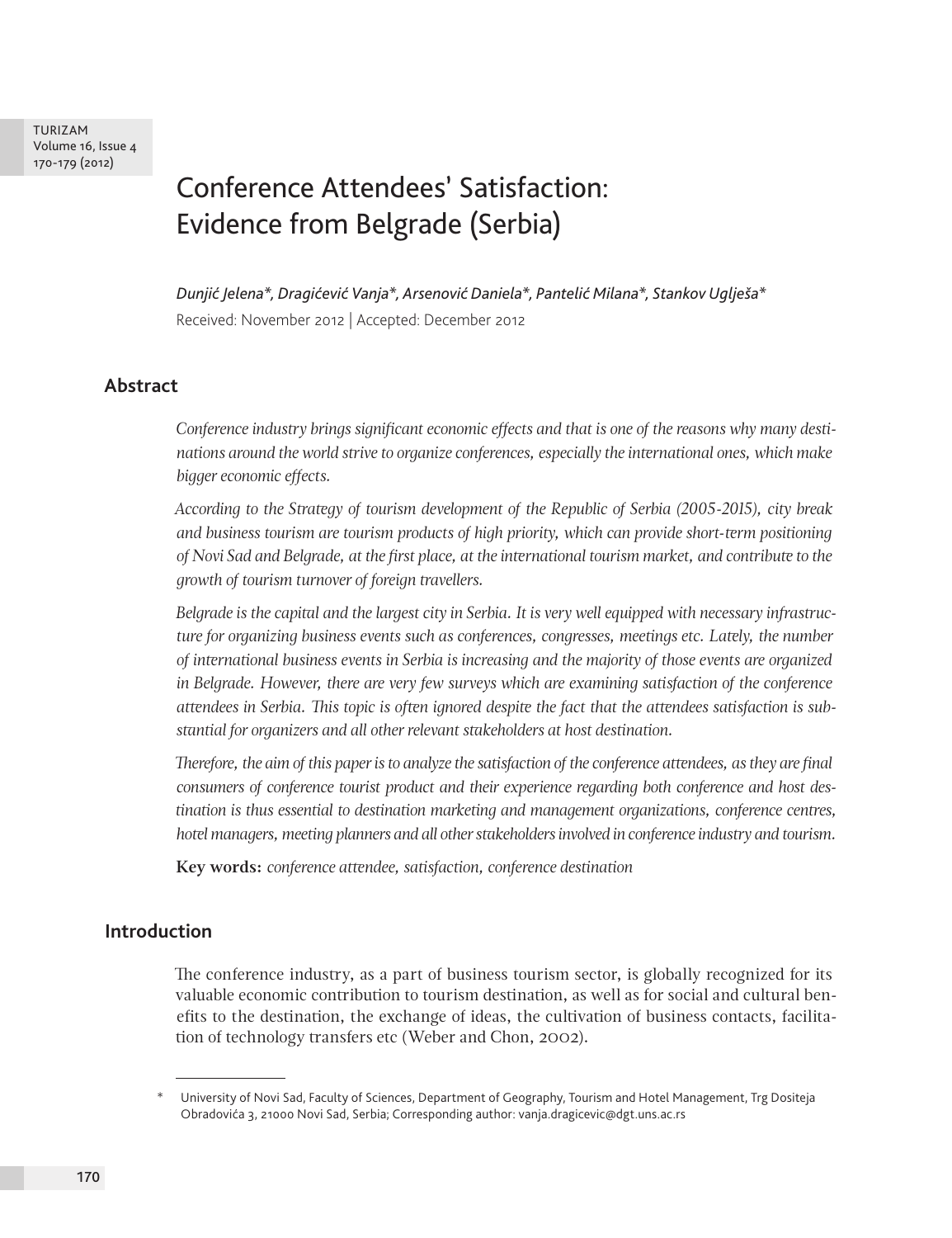According to the World Tourism Organization (WTO) about 30% of international tourist movements belong to the so-called non-tourist movements including the conferences. The number of events per year in the ICCA (*International Conference and Congress Association*) Association Database has grown by almost 4,000 events over the past 10 years (2002-2011) (ICCA Statistics Report 2002-2011, International Association Meetings Market).

Development of conference industry requires a quality infrastructure necessary for congress organization and tourism offer, which will meet the needs of the attendees and organizers of meetings. According to Swarbrooke and Horner (2001), a business tourism destination has to offer a suitable venue for the meeting, sufficient accommodation (if a venue is nonresidential), attractions, good accessibility to the generating markets and efficient transport system within the destination.

Tourist destinations that have elements of attractiveness are also often desirable place for hosting various business events. The more attractive the destination is, the more attractive the event would be for potential attendees. The services provided in a destination and its

facilities are critical to the success of the meeting destination (Crouch and Weber, 2002). Conference attendees are valuable assets for destination and tourism industry. They bring

multi-economic benefits to the host location through their expenditure on different services (Oppermann and Chon, 1997), they usually stay longer and spend more, they help in promoting host location and can provide a major source of shoulder and off-season demand, since most corporate and association meetings take place during spring and fall, the traditional soft periods in many tourist areas (Oppermann, 1996; Zhanga et al, 2007).

Competition among conference destinations and venues has highlighted the need for the evaluation of the conference attendees' satisfaction, although relatively few studies have investigated variables that influence conference satisfaction (Oliver, 1996; Severt et al, 2007; Kim et al, 2009; Lu and Cai, 2011; Tanford et al, 2012; Dragićević et al, 2010; Dragićević et al, 2011).

Zhanga et al. (2007) stated that the conference program itself can satisfy the attendees' needs by offering them an opportunity to keep up with any changes in their professional field, to hear respected experts in their field and to learn new skills. Similarly, in Severt et al. (2007) study, attendees who were happy with the educational benefits reported a stronger satisfaction with the conference and were more likely to return and to tell others to attend the conference.

Satisfaction for a mega-business event in Hong Kong, was evaluated by Bauer et al. (2008). Attendees were most satisfied with accessibility of Hong Kong, safety and security, tolerance of other cultures, quality of the exhibition, and cleanliness of destination. In Tanford et al (2012) study, five factors were found to influence convention attendance and satisfaction: program, networking, location, cost, and external activities. Satisfaction with convention activities (program and networking) were the only significant correlates of satisfaction, as these are "core" convention attributes, while other factors such as location, external activities, and costs are tangential to the convention experience and therefore less important in overall satisfaction. Program satisfaction was a key determinant of intentions to return in the future or switch to a different convention.

In Serbia there is little research about the satisfaction of conference attendees. In two studies (Dragićević et al., 2010; Dragićević et al, 2011) attendee satisfaction with international conferences in Serbia was evaluated along three dimensions: venue, organization, and technical equipment, but there was no evaluation of destination attributes, which could contribute to a higher quality conference or unexpected experience for the attendees.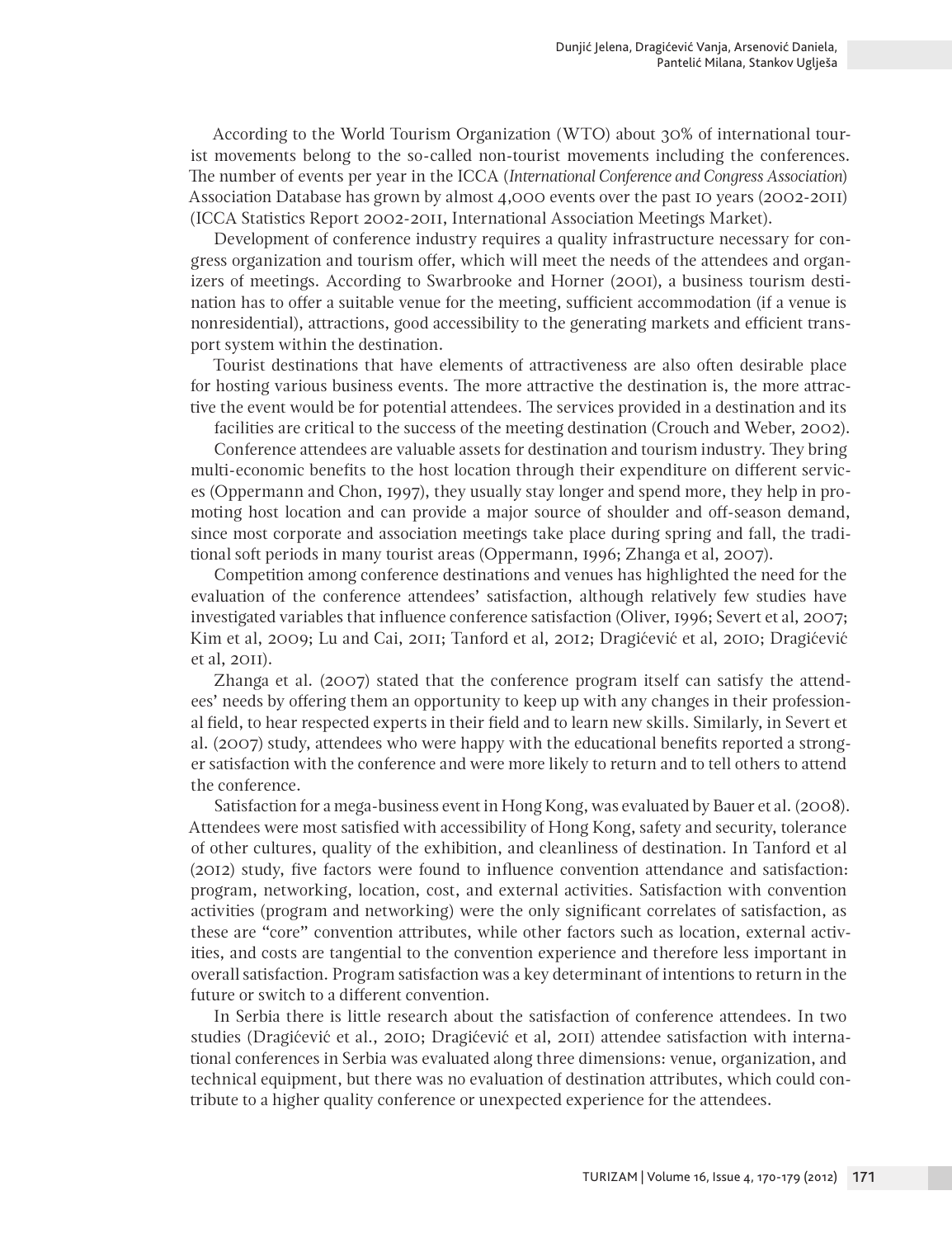Therefore, this study examines the international conference attendees' satisfaction with both conference related attributes, as they are primary motivator for conference attendance and a key determinant for conference satisfaction, and destination related attributes.

#### **Conference industry in Belgrade**

According to the Tourism Development Strategy of the Republic of Serbia (2005-2015), the city and business tourism are the priority tourism products which can in the short term provide positioning, especially Belgrade and Novi Sad, and later other destination in the international tourism market, and thus contribute to increase tourist trade of foreign tourists.

In order to promote Serbia as a destination of business tourism, Serbia Convention Bureau was established as part of the Tourist Organization of Serbia in 2006. One year later the Belgrade Convention Bureau was opened (2007). In 2006 Belgrade was located on the 209th place in the ICCA rankings, with only 9 events. In 2011 Belgrade found at the 49th place in the world with 42 international events (ICCA Statistics Report 2002-2011, International Association Meetings Market). Such positive results can be correlated with the establishment of the Convention Bureau of Serbia 2006, and Convention Bureau of Belgrade in 2007. Therefore, more attention was paid to the promotion of Serbia as a business tourism destination and sale of convention facilities.

Seminars, symposiums, conferences, trade shows and scientific and professional gatherings are organized throughout the year in the number of convention and exhibition facilities in Belgrade, including Sava Centre, Belgrade Fair, Belgrade Arena, and Belexpocentar.

Sava centre is the largest convention, cultural and business centre in the country and one of the largest in Europe, whose activities include the organization of conferences, all types of artistic events and all types of events in general. Belgrade Fair is the largest trade fair institution in Serbia. Belgrade Arena opened in 2004 as the largest and most modern complex of all types of mass sports, entertainment, cultural, trade fair and conference events.

Belgrade also has adequate hotels and facilities which are equipped with conference rooms. Convention Bureau also allocates specific venues in Belgrade for hosting business events, which can provide a unique atmosphere.

# **Methodology**

A survey was conducted using a questionnaire on the *Third International Conference of Geosciences and Environment*. The study instrument was developed after an in-depth literature review on the topics related to conference attendees' satisfaction.

Questionnaire is divided into two parts. The first part consists of nine questions related to socio-demographic characteristics about respondents and about their activities during stay in Belgrade. The second part consists of fifteen questions related to their perception of the conference (7 conference attributes) and Belgrade as a host destination (8 destination attributes). In the second part, the respondents expressed opinions on the level of their satisfaction of cited elements of the conference and Belgrade as a destination using a five-point Likert scale, ranking from "very dissatisfied" (1) to "very satisfied" (5).

The conference was held at the "Continental" hotel in Belgrade from 27 to 31 May 2012. The conference program was divided into two parts: on 27 and 28 May was held a profession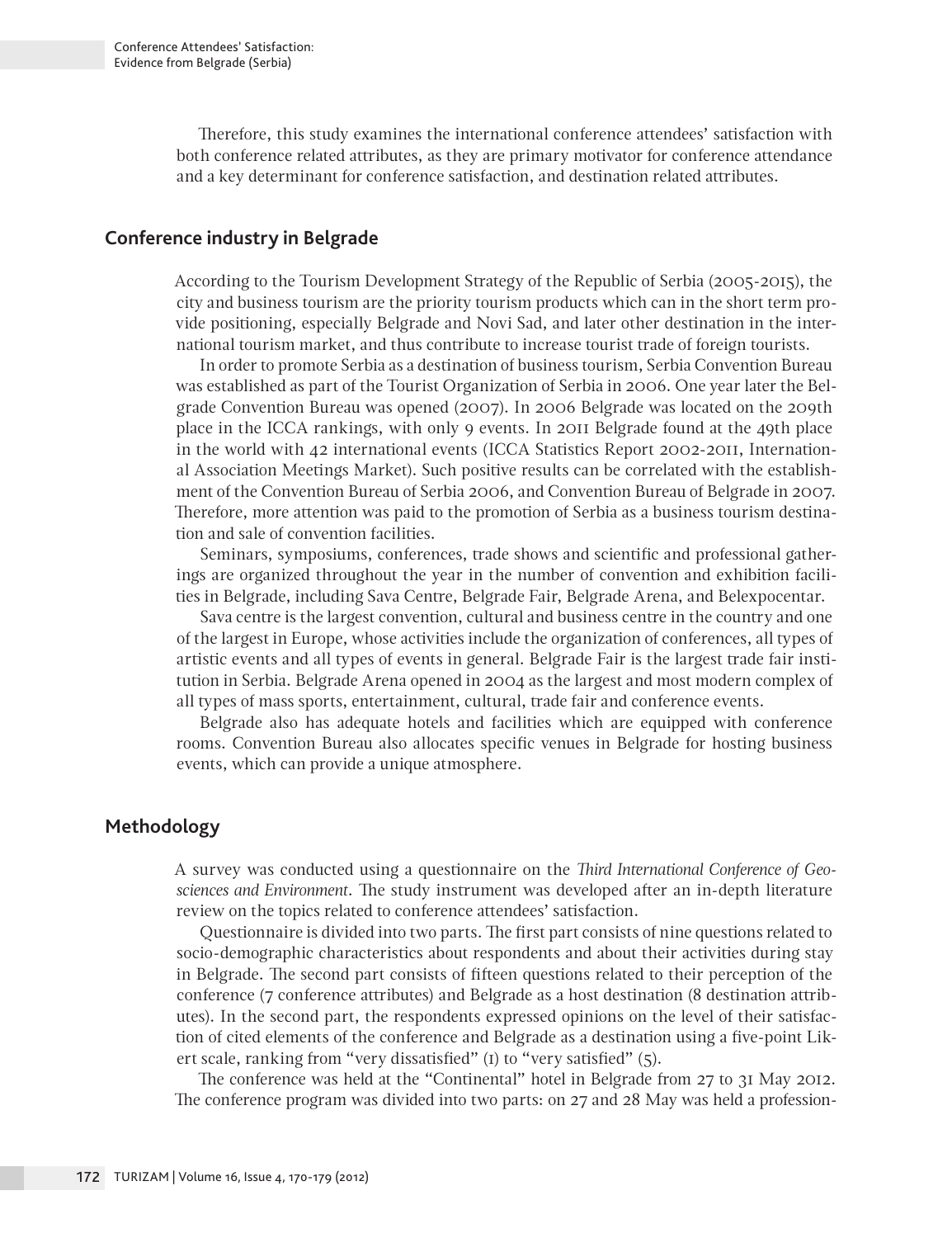al conference, meeting professors-lecturers at the conference, while from 29 to 31 May students-participants gathered at the conference. The sample involved professors-lecturers at the conference, student participants and exhibitors who participated at the technical exhibition at the conference. The questionnaires were distributed through personal contact with respondents at the conference. There was 97 distributed questionnaires, and 75 respondents have completed them correctly. Some authors believe that the estimates by statistical methods will be good only if the sample contains a minimum of 51 units (Bagozzi, 1981). Taking into account the abovementioned, it can be concluded that the sample used in this study ( $N = 75$ ) is representative. The data was analyzed using Statistical Packages for Social Sciences (SPSS).

## **Study results**

## Respondents profile

In this part of the paper the demographic and travel profile of the sample will be analyzed. The sample contained slightly more males  $(54.7\%)$  than females  $(45.3\%)$ . When it comes to the analysis of the age structure, respondents were divided into 4 groups. Most of the respondents belong to the age group of 18-25 years (72%). This fact is not surprising because of the nature of the conference, whose participants were mostly undergraduate and graduate students. The lowest number of participants belongs to the age group of over 50 years.

According to the state of origin, participants were divided into 3 groups. The first group includes participants from the host country - Serbia, the second group includes participants from European countries, and the third from non-European countries. The largest percentage of participants came from the European countries - 76%. The second most numerous were the participants from Serbia - 14.7%, while the lowest number of participants were from non-European countries - 9.3%.

| Characteristics        | Frequency | $\%$ |  |  |  |  |
|------------------------|-----------|------|--|--|--|--|
| Gender                 |           |      |  |  |  |  |
| Male                   | 41        | 54.7 |  |  |  |  |
| Female                 | 34        | 45.3 |  |  |  |  |
| Age group              |           |      |  |  |  |  |
| $18 - 25$              | 54        | 72.0 |  |  |  |  |
| $26 - 35$              | 8         | 10.7 |  |  |  |  |
| $36 - 50$              | 7         | 9.3  |  |  |  |  |
| Over 50                | 6         | 8.0  |  |  |  |  |
| State of origin        |           |      |  |  |  |  |
| Serbia                 | 11        | 14.7 |  |  |  |  |
| European country       | 57        | 76.0 |  |  |  |  |
| Non-European country   | 7         | 9.3  |  |  |  |  |
| <b>Education level</b> |           |      |  |  |  |  |
| Faculty                | 51        | 68.0 |  |  |  |  |
| Other (Master or PhD)  | 24        | 32.0 |  |  |  |  |
| Total                  | 75        | 100  |  |  |  |  |

**Table 1.** Demographic profile of the respondents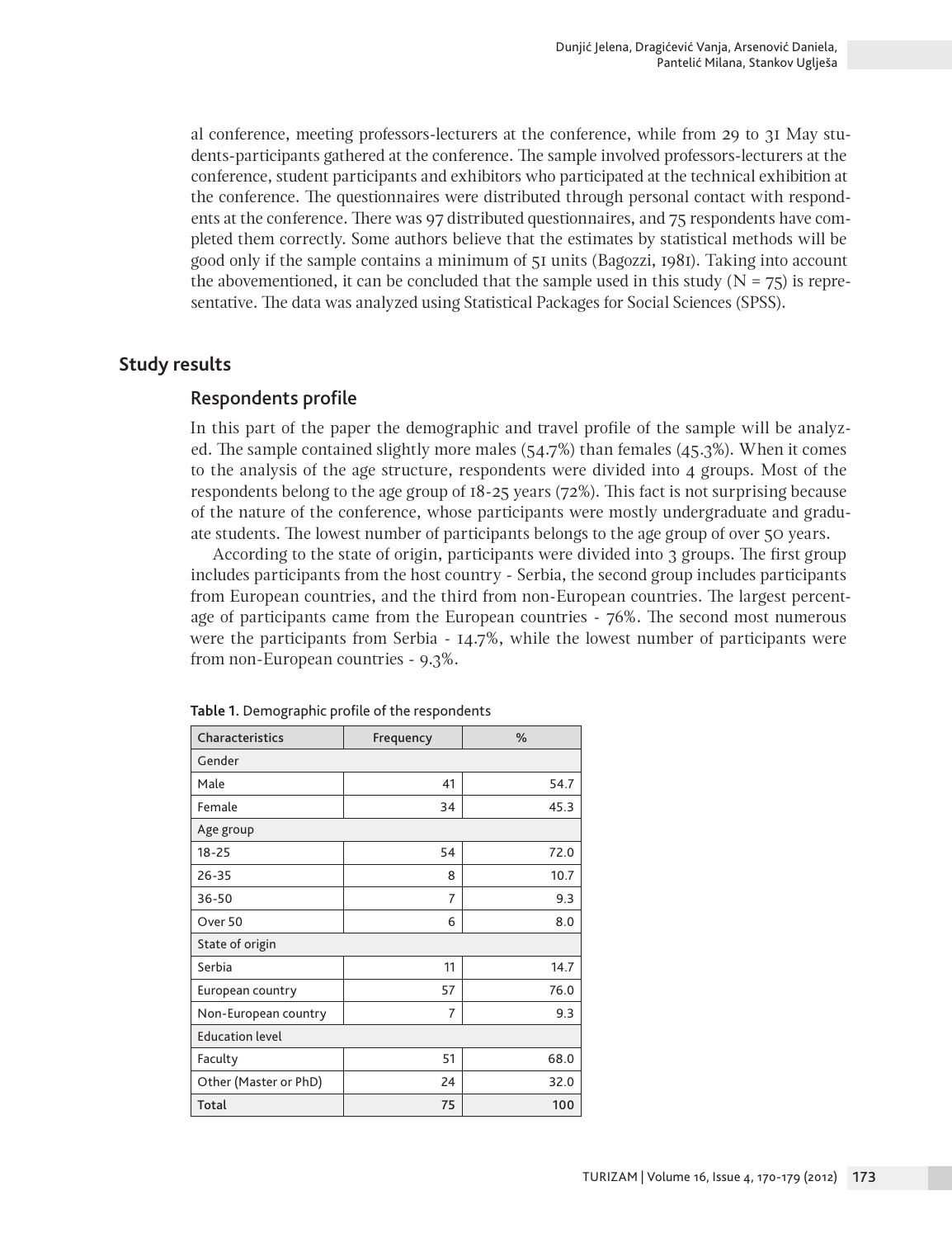By their education level, respondents holding a university degree are dominant making total of 68%, followed by Master and PhD degree (32%).

Due to the nature of the conference, which has primarily a scientific character, these results were expected. Since the students initiated the organization of this conference, it is expected that attendees were mostly younger people of 18 to 25 years old. The largest number of participants from European countries is also expected, primarily because of their relative proximity and good transport links with Serbia - Belgrade, and then because of the large investments of leading European countries (where participants come from) in science and education. A large percentage of highly educated respondents is again associated with the scientific character of the conference, and all other events in the business tourism which itself is referred to a highly educated clientele.

Number of realized overnight stays by the attendees during the conference in Belgrade ranges from 2 to 10. Given that the conference was divided in two parts, of which the first lasted two days, and the second 3 days, it is understandable that most of the attendees spent 4 (27%) and 5 nights in Belgrade (27%), followed by 22% of the attendees who stayed in Belgrade for 3 nights. Belgrade residents and visitors who didn't use the accommodation services make 9% of the total number of the respondents, while 3% of the respondents spent 7-10 nights and those were persons who come from distant European countries such as Ukraine and Russia, as well as countries outside the European continent such as: USA, Australia, Indonesia, Azerbaijan and Kazakhstan.

The results of the analysis of types of accommodation that are used by conference attendees during their stay in Belgrade are as follows: 66% of respondents stayed in hostels (which is not surprising as students represent the largest number of respondents and attendees of the conference), 24% of the respondents (36-50 years or over 50 years lecturers and experts at the conference) used high quality hotel services, while 9% are Belgrade residents.

The most of the respondents (75%) visited Belgrade tourist attractions at their own initiative.

Only 5% of the respondents took part in an organized city tour. Organized tour of the city with all its attractions and appropriate presentation of its rich history, not only that enriches the content of staying of the conference attendees, but can contribute to conference attendees experience and satisfaction with destination selection. A certain percentage of conference attendees, namely 15%, didn't visit the sights, and their stay was reduced solely to the conference program. It is assumed that these attendees were not sufficiently motivated or informed, or that they believed that Belgrade does not have the interesting tourist attractions. This data suggests that more attention should be paid to destination related activities (sightseeing) in order to provide enriched tourism product, but also to influence the improvement of the image of the destination.

#### Results of descriptive statistical analysis

In this section the results of descriptive statistical analysis related to conference attributes and conference destination attributes will be presented.

Of all the analyzed conference attributes, the lowest mean values ranging between "no opinion" and "satisfied" (from 3.40 to 3.57) have the attributes: technical support, organization of the conference, the overall quality of the conference and the conference venue. In an expectant manner, the highest rating was assigned to the conference program including lecturers' expertise, possibilities for gaining new knowledge and networking opportunities, which represent "core" conference attributes.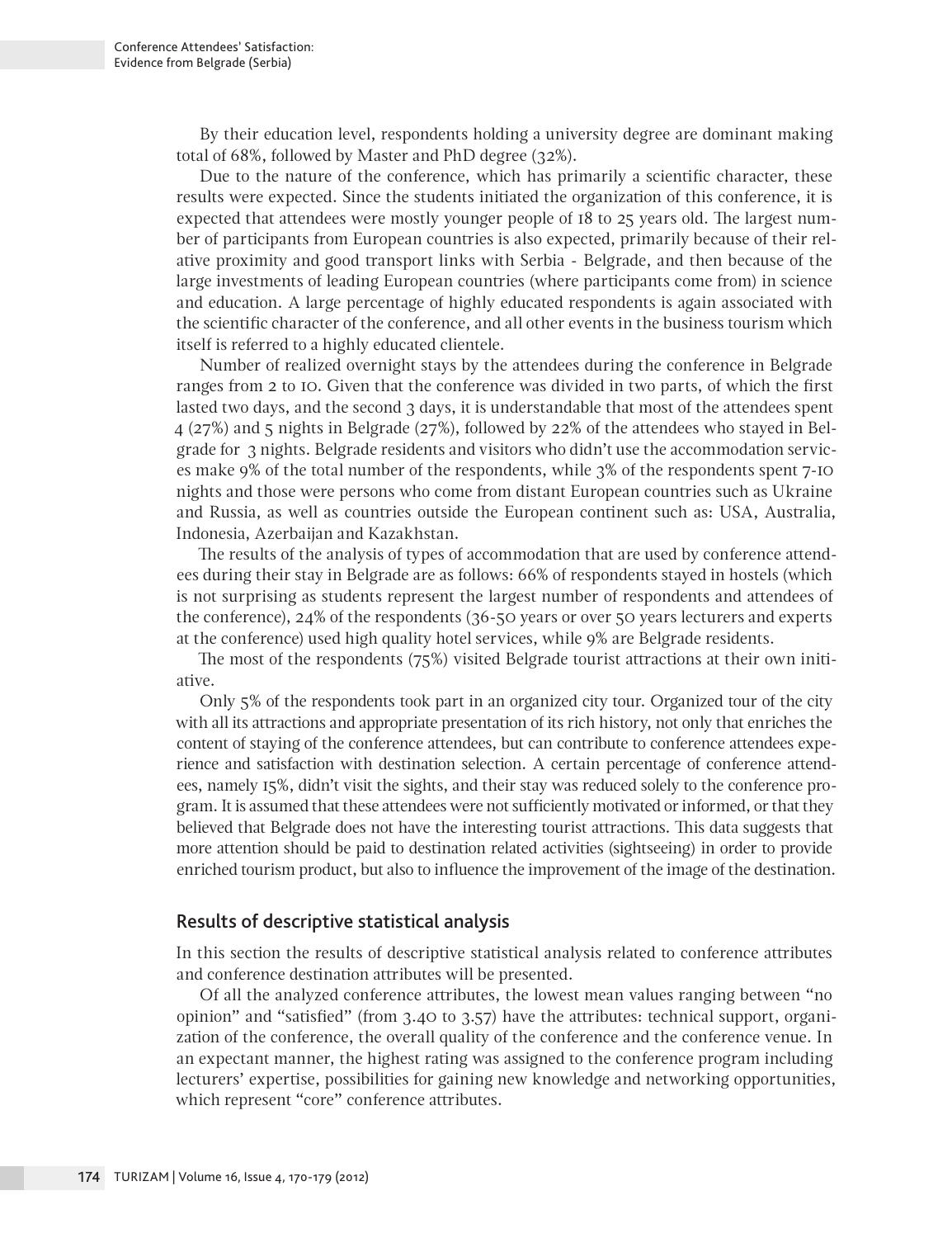

**Figure 1.** Mean values and standard deviation for conference attributes

Figure 2 shows the mean values and standard deviation of attributes related to Belgrade as a conference destination.

Generally, the attributes related to Belgrade as a conference destination are better rated than the conference attributes. As mean values of destination attributes are higher than 3.85, it could be concluded that the respondents are generally satisfied with destination choice for the conference. The highest mean values (over  $4$ ) are assigned to the following attributes: gastronomy offer, quality of hotel services, cultural heritage of Belgrade and the overall



**Figure 2.** Mean values and standard deviation for destination attributes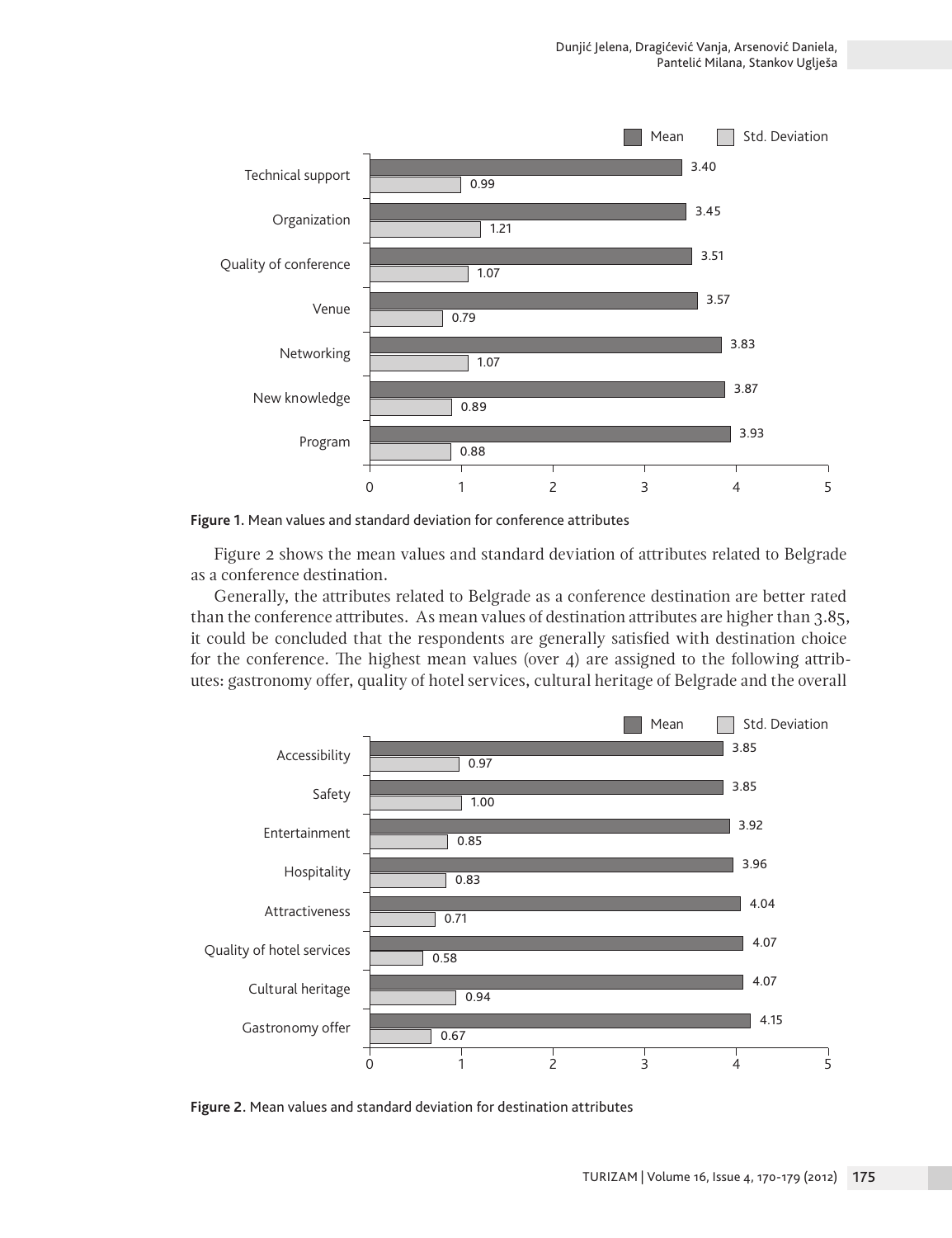attractiveness of the destination, which can lead to conclusion that Belgrade is perceived by the respondents as an attractive destination.

Attributes such as hospitality of local residents, entertainment, safety level and accessibility are also evaluated with relatively high grades. Transit position of Serbia and Belgrade in the centre of it contributes significantly to the good transportation connections, but in the case of business events the existence of the airport in the city is the most important factor, and therefore a relatively good rates for traffic connection are not surprising.

Mean values of all conference attributes ( $M=3.65$ ,  $\sigma= 0.72$ ) and destination related attributes ( $M=3.99$ ,  $\sigma$ = 0.51) show that the respondents were more satisfied with the destination of the conference rather than with the conference related attributes which are primary motives for visiting destination. Therefore, in the future more attention should be paid to the overall quality of the conference.

## Results of T-Tests and the One-Way ANOVA

To examine if certain groups of respondents differ according to their level of satisfaction with conference and destination attributes, the respondents were divided into groups according to gender, age, level of education and origin.

Independent samples t-test was used for testing differences in mean satisfaction between the respondents regarding their gender and educational level. The results indicate that there are no statistical relevant differences in mean satisfaction by the conference and destination attributes between two groups of respondents of different gender as well as between two groups of respondents holding university and Master/PhD degree (Table 2).

| Variables   | Gender    | N            | M    | $\sigma$ |      | df      | P    |      |
|-------------|-----------|--------------|------|----------|------|---------|------|------|
| Conference  | Male      | 41           | 3.68 | 0.73     | 0.41 | 73      | 0.68 |      |
|             | Female    | 34           | 3.61 | 0.71     |      |         |      |      |
| Destination | Male      | 41           | 4.05 | 0.49     | 1.23 | 73      | 0.22 |      |
|             | Female    | 34           | 3.91 | 0.54     |      |         |      |      |
|             | Education | $\mathsf{N}$ | M    | $\sigma$ |      | df      | P    |      |
| Conference  | Faculty   | 51           | 3.59 | 0.76     |      | $-1.01$ | 73   | 0.31 |
|             | MSc, PhD  | 24           | 3.77 | 0.62     |      |         |      |      |
| Destination | Faculty   | 51           | 4.00 | 0.55     | 0.17 | 73      | 0.86 |      |
|             | MSc, PhD  | 24           | 3.97 | 0.44     |      |         |      |      |

**Table 2.** Results of Independent Samples T-Test

*М – mean value, σ – Std.Deviation, t - value t statistics, df - divisions of sums of squares' deviations, p- significance of t statistics (p< 0.05)* 

Regarding their age, the respondents were divided into four groups: 18-25, 26-35, 36-50 and over 50 years. Using the One-Way ANOVA method for investigation of significance of mean value differences, it may be concluded with 95% accuracy that, between four groups of respondents of different age, there are no statistically significant differences in the level of respondents' satisfaction with the conference related attributes (F= $0.864$ ; p= $0.464$ ), nor with destination attributes  $(F=0.834, p=0.48)$ .

Also, One-Way ANOVA was applied for investigation of differences between three groups of respondents according to their origin. Results in Table 4 show that there is no statistical-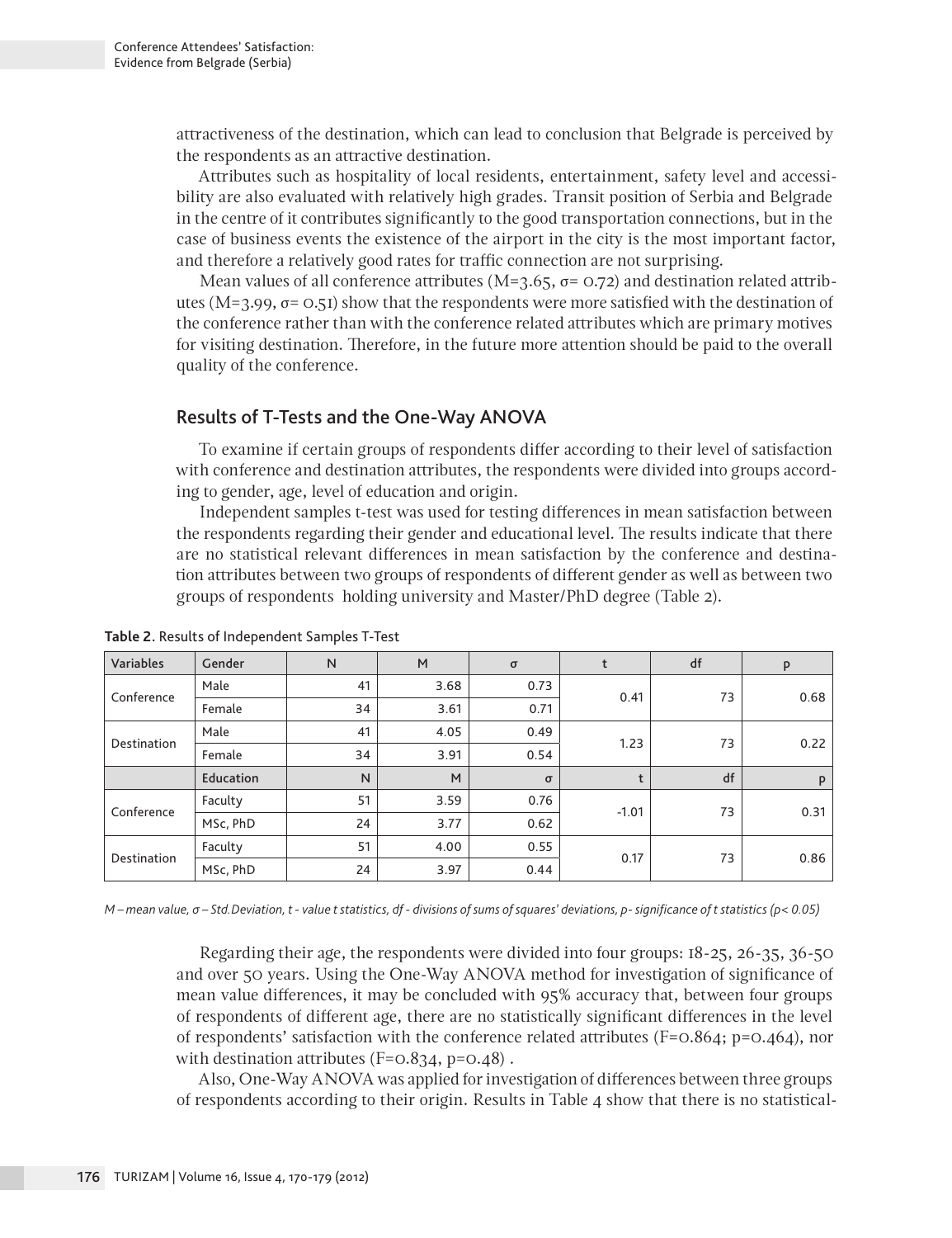| Dependent List | Age       | M    | $\sigma$ | F     | P     |
|----------------|-----------|------|----------|-------|-------|
| Conference     | $18 - 25$ | 3.58 | 0.745    | 0.864 | 0.464 |
|                | $26 - 35$ | 3.88 | 0.838    |       |       |
|                | $36 - 50$ | 3.69 | 0.447    |       |       |
|                | over 50   | 3.98 | 0.530    |       |       |
| Destination    | $18 - 25$ | 3.94 | 0.497    | 0.834 |       |
|                | $26 - 35$ | 4.14 | 0.599    |       | 0.480 |
|                | $36 - 50$ | 4.20 | 0.415    |       |       |
|                | over 50   | 4.02 | 0.654    |       |       |

**Table 3.** Compare Means - One-Way ANOVA. Dependent List: conference and destination attributes. Factor: age of the respondents

*М – mean value, σ – Std.Deviation, F- value F statistics, p<0.05, F≥2.74*

**Table 4.** Compare Means - One-Way ANOVA. Dependent List: conference and destination attributes. Factor: origin of the respondents

| <b>Dependent List</b> | Origin        | M    | $\sigma$ |       |       |
|-----------------------|---------------|------|----------|-------|-------|
| Conference            | Serbia        | 3.92 | 0.640    |       |       |
|                       | Europe        | 3.58 | 0.734    | 1.334 | 0.270 |
|                       | Out of Europe | 3.84 | 0.657    |       |       |
| Destination           | Serbia        | 4.09 | 0.596    |       |       |
|                       | Europe        | 3.96 | 0.502    | 0.329 | 0.721 |
|                       | Out of Europe | 4.04 | 0.519    |       |       |

*М – mean value, σ – Std.Deviation, F- value F statistics, p<0.05, F≥3.19*

ly significance between groups of respondents regarding their level of satisfaction with conference and destination attributes.

In order to test if there is statistically significant difference between mean values of respondents' satisfaction with conference and destination attributes, Paired Samples T-Test was used. The results show that there is a statistically significant difference between respondents' satisfaction with conference related attributes and respondents' satisfaction with destination attributes at 0.05 level (p=0.000; t=-4.959). In other words, conference attendees are more satisfied with destination selection  $(M=3.99)$  than with conference elements  $(M=3.65)$ .

This finding is also supported by respondents' opinion on two questions related to behavioural intentions regarding Belgrade as a destination: intention to recommend Belgrade as a conference destination and intention to revisit Belgrade.

Most of the respondents (84%) said that they would recommend Belgrade as a conference destination and the majority of the conference attendees have a desire to re-visit Belgrade (86%). Therefore, it can be concluded that Belgrade is perceived as an attractive destination for hosting conferences.

# **Conclusion**

Belgrade is recognized as a primary destination in Serbia for hosting international events such as congresses, conferences, exhibitions and similar events, as this city has necessary infrastructure for holding events and it represent attractive tourist destinations. From 2006,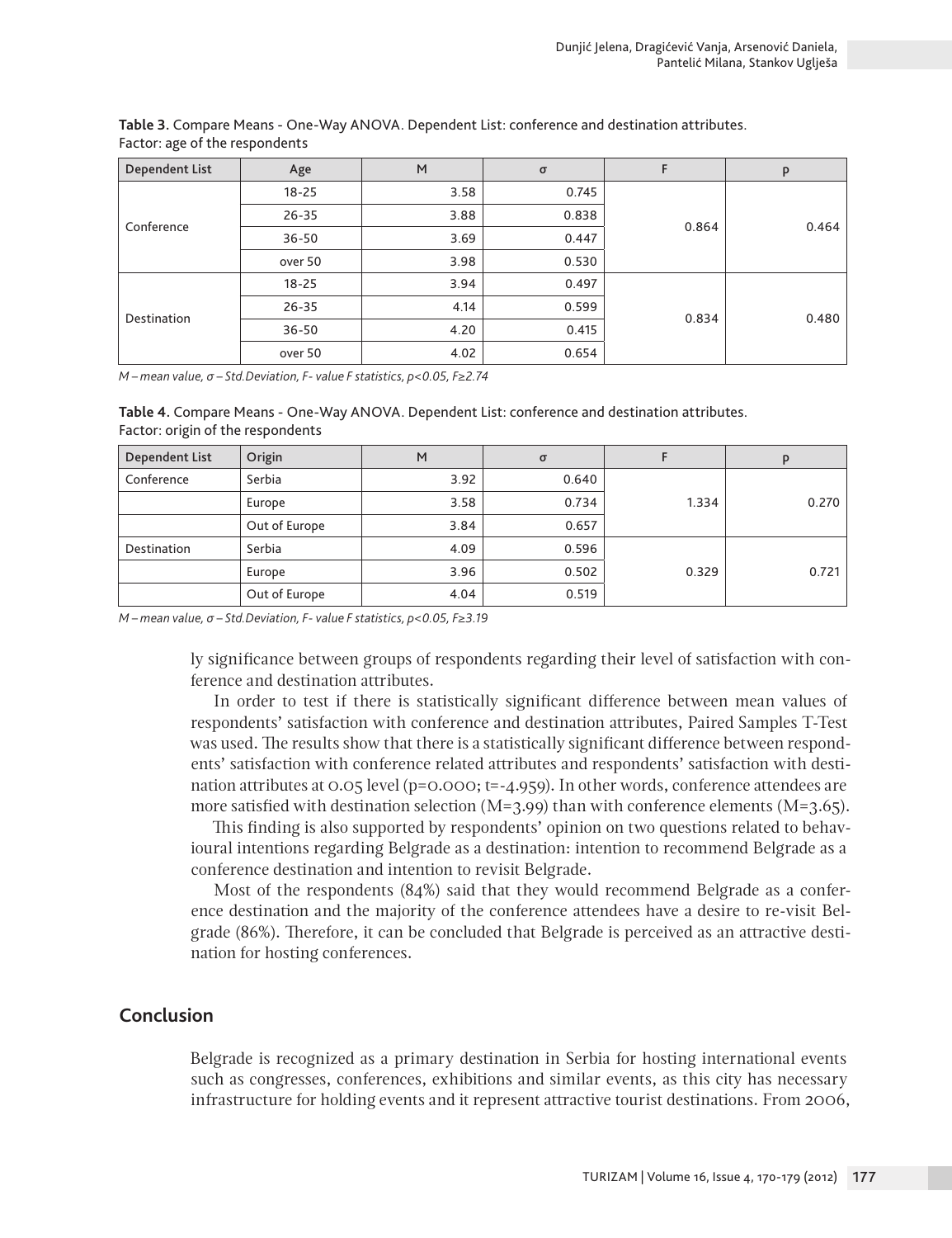when Serbia Convention Bureau opened and year later Belgrade Convention Bureau, the affirmation of conference industry started. Since then, it has been recording the increase in the number of meetings, conferences, congresses, as well as the number of tourists in Belgrade, particularly foreign tourists.

To continue this tendency in the future and to provide quality conference product, it is important for destination management organizations, hotels, congress centres and other venues hosting conferences, to conduct studies with the aim to examine conference attendees' satisfaction and behavioural intentions.

The research interpreted in this paper about the conference attendees' satisfaction was conducted in a hotel on accidental sample, consisting of conference attendees, who voluntary took part in the research. Based on the results obtained in analysis of the attendees' satisfaction with the conference related attributes, it is obvious from the mean score  $(M=3.65)$ that the attendees are not completely satisfied with the conference in general and specifically with some conference attributes, which are related to the technical support, the organization and the conference venue. Therefore, it can be concluded that the organizer should pay more attention to the venue selection process, as it affects overall quality of the conference. The conference program, as well as the opportunities for networking and gaining new knowledge are rated as satisfactory. However, it was surprising that higher rating was assigned to destination attributes compared to conference attributes. This difference between respondents' satisfaction with conference related attributes and respondents' satisfaction with destination attributes was found statistically significant. Also, the majority of the respondents show interest in visiting Belgrade again and would recommend Belgrade as a conference destination.

The results of T-tests and One way ANOVA show that there are no statistically significant differences in the level of respondents' satisfaction with the conference related attributes, nor with destination attributes between groups of respondents of different gender, age, education level and origin, meaning that all the respondents expressed similar opinions regarding the conference and destination attributes.

Based on the abovementioned results, the conclusion may be drawn that the respondents were satisfied with destination choice and they found Belgrade an attractive destination. This research, as well as many other studies, confirms that consumer satisfaction might lead to favourable word-of-mouth and to repeat visit to a destination.

Many previous studies show that networking, gaining new knowledge and conference program are key factors that influence conference attendance. But this study take these factors one step further by analyzing satisfaction with the same attributes adding destination related attributes. In this study the authors try to emphasize the importance of destination related attributes for the overall conference attendees' satisfaction. Therefore, the results are valuable for destination management organizations, hotel and congress centre managers, and specifically to professional conference organizers.

Similar studies, about experience, satisfaction, behavioural intentions and loyalty of conference attendees and meeting planners, should be undertaken periodically in hotels, congress centre and other conference venues in Belgrade, in order to improve quality of services, destination competitiveness and effectively promote Belgrade as an attractive conference destination.